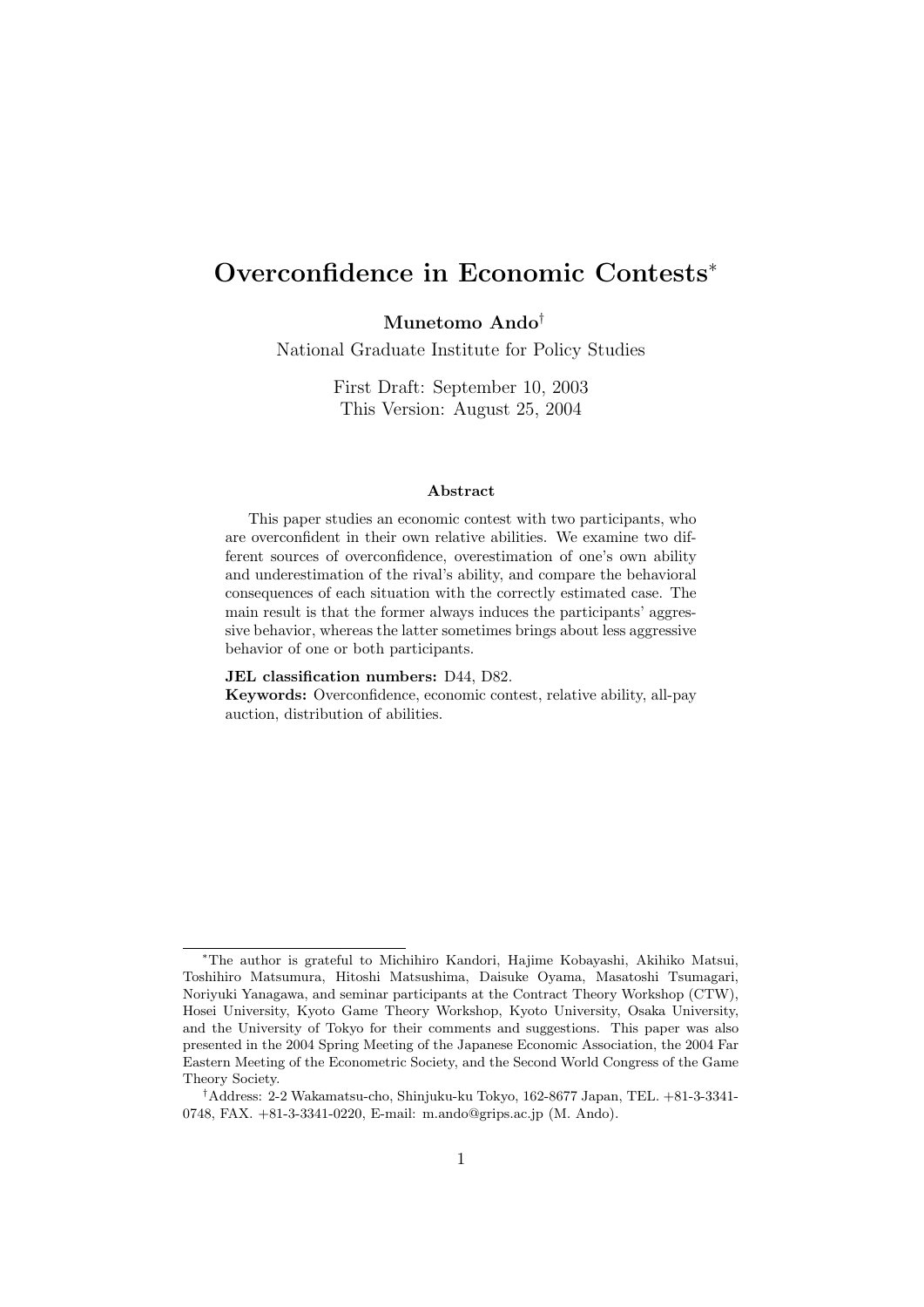## **1 Introduction**

Overconfidence is one of the famous stylized facts about human behavior. Several studies in psychology and experimental economics have shown that humans are overconfident in their own (relative) abilities. For example, Svenson (1981) reported that almost all drivers in Texas believe that their own driving skills are above average, and he concluded that a considerable number of subjects were overconfident in their own relative driving skills.

In addition, these studies usually indicate that overconfidence induces aggressive behavior. For example, Camerer and Lovallo (1999) used an experimental approach and showed that overconfidence commonly induces excess entry into markets and business failure.<sup>1</sup>

The aim of this paper is to study the behavioral consequences of participants' overconfidence in economic contests with two participants. Well known applications of economic contests are job promotion in internal labor markets, political elections, rent seeking activities, and R&D rivalry. In this paper, we examine the situations in which each participant is overconfident in his/her relative ability. Note that there are some possible situations where a participant is overconfident in his/her relative ability. Overconfidence in relative ability comes from overestimating one's own ability and/or underestimating the rival's ability.

To simplify the analysis, we examine two extreme situations, where each participant has overestimated his/her own ability or underestimated the rival's ability, and compare the behavioral consequences of each situation with the correctly estimated case. By this comparison, we will show that the different sources of overconfidence have different behavioral consequences. More precisely, we will show that in the former case overconfidence always induces aggressive behavior by the participants, whereas in the latter case it sometimes brings about less aggressive behavior by one or both participants.

In this paper, we study the following contest game. The principal hires two risk neutral agents for a specific period and assigns a task to each of them. For exposition, we suppose that the principal is female and the agents are male. Each agent outlays his effort for winning. Agents differ in ability. Higher ability agents can obtain higher returns when they win the contest. We refer to agents' abilities as their types, so each type is equal to the monetary value of their winning the contest. Examples of such situations are the aforementioned promotion contests in firms and political elections. The types are independently and identically distributed.

An agent has prior beliefs about his own type and the distribution of types. In a standard model of economic contest called the "all-pay auction" with incomplete information, the prior (or subjective) beliefs are correct.<sup>2</sup>

<sup>&</sup>lt;sup>1</sup>See Camerer (1997) for further references.

<sup>&</sup>lt;sup>2</sup>The difference between the "first price sealed bid auction" and the "all-pay auction" is the following. In the first price sealed bid auction, the winner is the only person who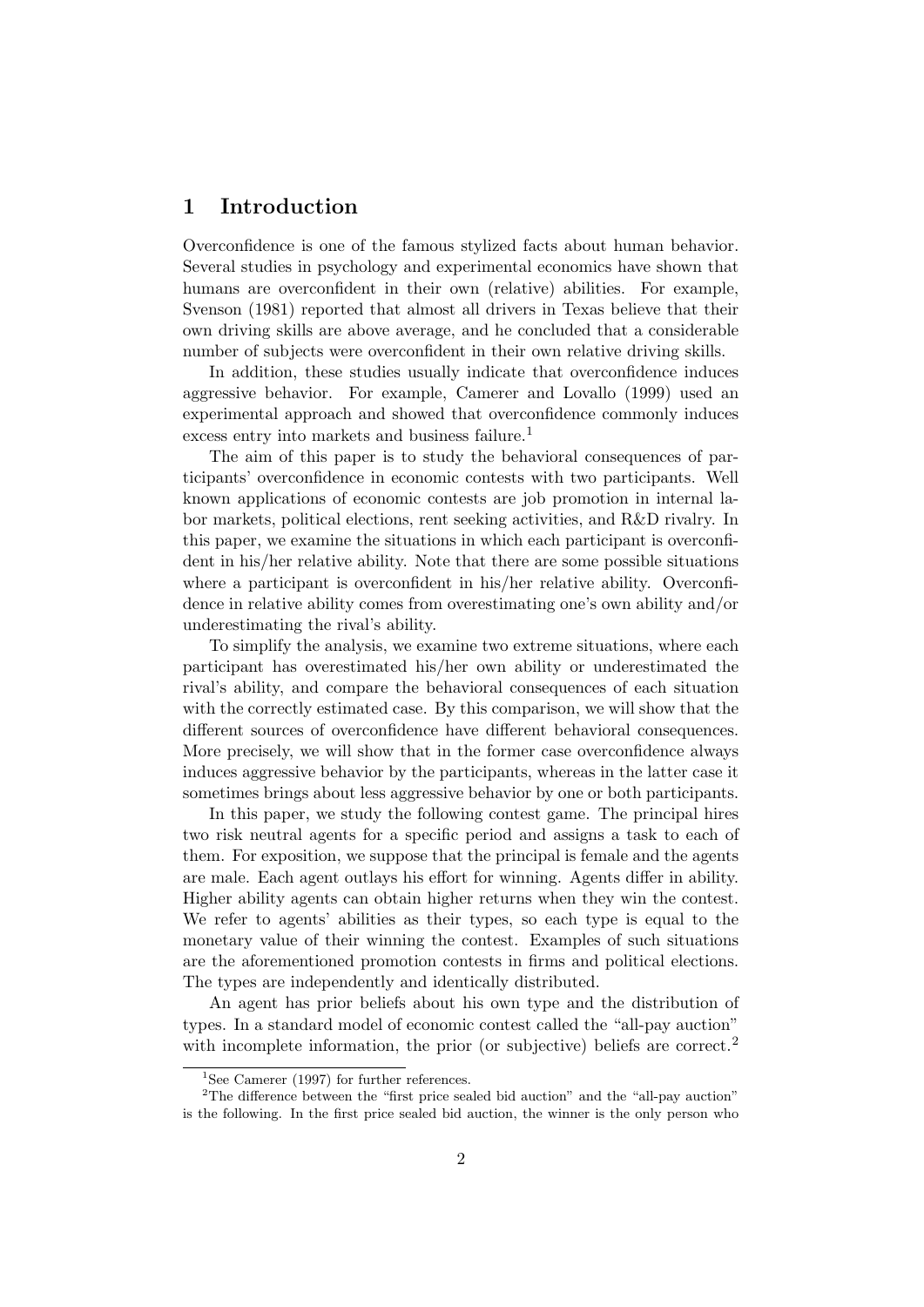Moreover, it is assumed that the setting of the game is common knowledge. However, as we already know, overconfidence is frequently observed in the real world. So, in this paper, we will consider a model of economic contests that includes participants' overconfidence.

We consider situations where an agent's beliefs about his own type and the distribution of types may or may not be correct. More precisely, the agent has incorrect information about either his own type or the distribution of types.<sup>3</sup> Here, we assume that the agents do not know that they and their rival are overconfident in their own types  $ex$  ante.<sup>4</sup> Each agent's effort is chosen to maximize his expected profit on the basis of prior (or subjective) information. The effort level of each agent is observable by all players at the end when the agents have already chosen their effort levels. For the principal, larger efforts are profitable, so that she welcomes a larger expected effort per agent.

Our results are as follows. First, we derive the symmetric Bayesian Nash equilibrium strategy in the contest game without the agents' overconfidence as the benchmark. Because the contest game considered here is the standard all-pay auction, we can identify the symmetric equilibrium effort strategy and derive the expected effort level per agent by using the standard method used in auction literature. The equilibrium effort levels are strictly increasing with respect to types, so that the probability of winning in the contest is equivalent to the probability that one's own type is no lower than the rival's type.

Second, we show that overestimation of one's own type always increases one's effort and, therefore, it is profitable for the principal. The reason overestimation of one's own type increases his effort is as follows. In the situation of overestimation of one's own type, the agent behaves as if he has a higher type. Since the effort strategy is increasing in types, he chooses an effort that is higher than that in the benchmark case.<sup>5</sup>

Third, we show that underestimation of the type distribution<sup>6</sup> increases

has to pay his own bid. However, in the all-pay auction, all bidders have to pay their own bid. Note that promotion contests in firms and political elections can be regarded as the all-pay auctions because all bidders (participants) have to pay their own bid (effort), irrespective of winning or losing.

<sup>3</sup>Under an auction setting called the all-pay auction under incomplete information, we formulate the situation where a participant underestimates the rival's ability by a dominance relationship between the true distribution of types and the subjective belief about the type distribution (the definition of a dominance relationship is described in Section 3.3). This means that the participant believes that there are more lower ability types than would occur in the true distribution of types.

 $4\text{An agent may find his and/or his rival's overconfidence by the realized value of winning}$ the contest and the realized effort levels ex post.

 $5$ Note that each player believes that his strategy is an "equilibrium" strategy; the effort strategies chosen by the players do not constitute an equilibrium, however.

<sup>&</sup>lt;sup>6</sup>We use the terms "underestimation of the type distribution" instead of "underestimation of the rival's ability" here. See footnote 3.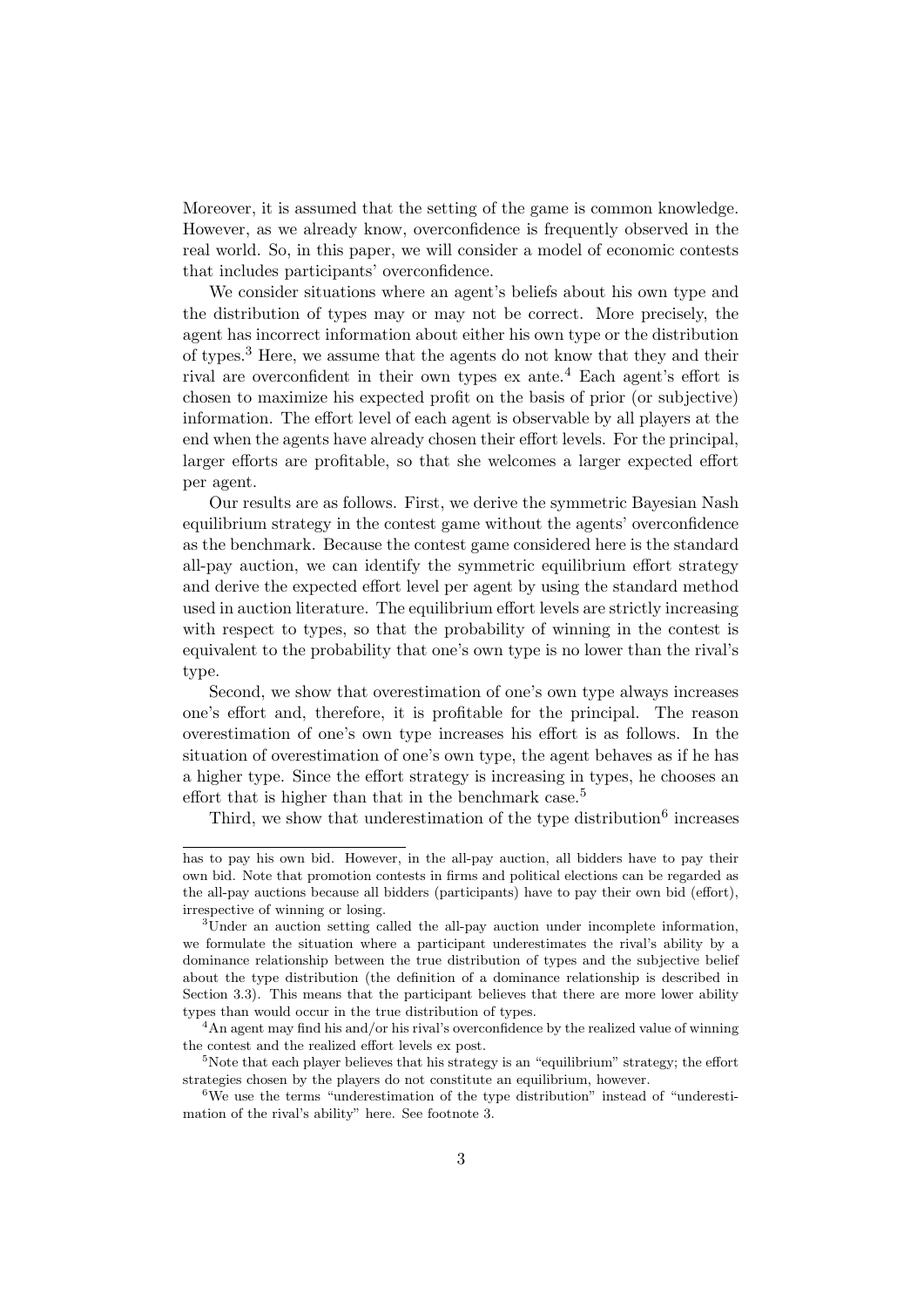the effort of an agent of low ability, whereas it decreases the effort of an agent of high ability. Therefore, it may or may not be profitable for the principal. Additionally, we show that underestimation increases an agent's expected efforts in some cases, but decreases it in other cases. Thus, the aggregate effect of underestimation is ambiguous. The fundamental reason why underestimation of the type distribution changes each type's effort is that underestimation changes each type's subjective probability of winning.

There are two strands of theoretical works related to the present paper. The first is the analysis of economic contests as a variation of the all-pay auction. Examples are Amann and Leininger (1996), Krishna and Morgan (1997), and Che and Gale  $(2000)$ .<sup>7</sup> Amann and Leininger (1996) analyzed an asymmetric all-pay auction and Krishna and Morgan (1997) analyzed an all-pay auction with affiliated types. Che and Gale (2000) studied the probability of winning function in economic contests carefully and they studied the all-pay auction as a special case in their contests. Recently, contest design problems from the viewpoint of the contest designer have attracted much attention. Examples include Singh and Wittman (2001) and Ando (2004).<sup>8</sup> These papers and the present paper focus on the fact that changes in each type's probability of winning yield the changes in each type's equilibrium behavior. However, these studies, other than the present paper, assumed that the prior beliefs about one's own type and the type distribution are correct. Hence, the present paper is very different from these studies.

The second strand is the study of overconfidence in the field of behavioral economics.<sup>9</sup> Most studies of overconfidence focused on situations of one person's decision-making. Moreover, these studies usually conclude that overconfidence brings about aggressive behavior by an agent. For example, Dubra (2003) studied a search model with an optimistic individual. In contrast to these studies, the present paper studies an auction setting incorporating overconfidence and we show that overconfidence sometimes yields less aggressive behavior by an agent.

The rest of this paper is as follows. Section 2 describes the environment of our model. Section 3 examines in turn the benchmark case, the behavioral consequences of overestimation of one's own type, and the behavioral consequences of underestimation of the type distribution. Section 4 contains our conclusions.

<sup>7</sup>Noussair and Silver (2003) is an experimental study of all-pay auctions under incomplete information. We will refer again to Noussair and Silver (2003) in Section 4.

<sup>8</sup>Singh and Wittman (2001) studied the contest in which each agent's output exhibits non-increasing returns to his effort. Additionally, it is assumed that the participant with the highest output need not win. They described the properties of optimal contests and show that, for an open interval of types, an optimal contest uses the rule that the agent with the highest output wins. Ando (2004) studied an economic contest with identical prizes and described the effects of symmetric division of the contest on the agents' behavior.

<sup>&</sup>lt;sup>9</sup>Camerer (2003) is a useful reference on behavioral game theory. Itoh (2004) is a study toward the behavioral contract theory.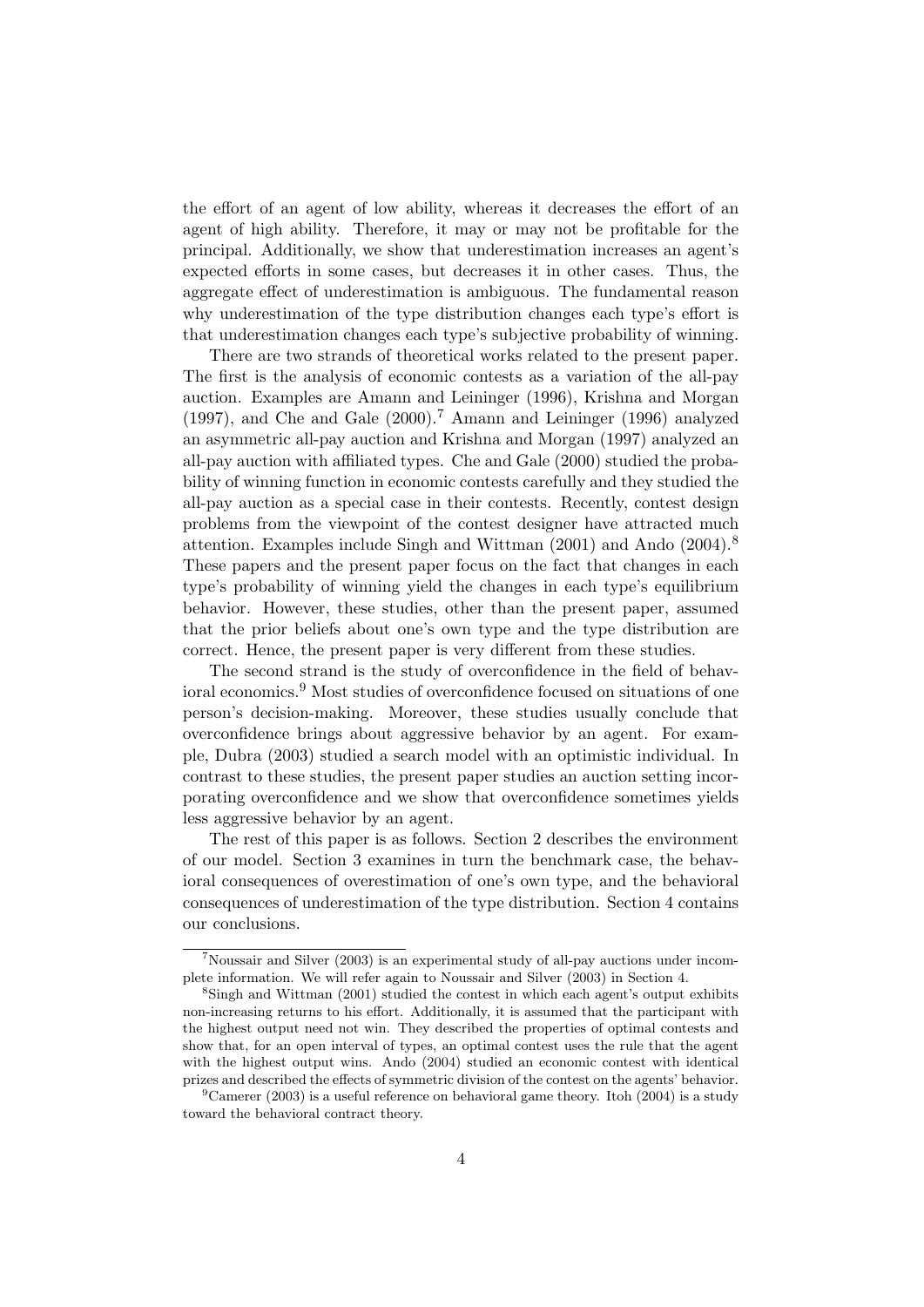# **2 Model**

We consider an economic contest with two risk neutral agents, agents 1 and 2. They compete to win the contest. Each agent *i* decides his effort  $e_i$ <sup>10</sup> Efforts are outlaid simultaneously and independently. The agents' effort levels are observable by the principal and the agents at the end when the agents have already chosen their effort levels.

Each agent has a different type, which represents the monetary value of his win. The true type of agent *i* is denoted by  $\theta_i$  and we assume that the exact value can be perceived only after winning. Moreover, we assume that no one knows the exact value of  $\theta_i$  ex ante. We assume that agent *i* has a prior (or subjective) belief about his type, *a<sup>i</sup>* , instead of the knowledge about his true type  $\theta_i$ , and  $a_i$  is his private information. The true type of each agent is drawn independently from an interval [0*,* 1] according to the distribution function  $F$  that has a continuous and everywhere strictly positive density function  $f<sup>11</sup>$  However, both agents may not know the shape of the distribution function *F*.

In the standard model of economic contests based on all-pay auctions, each agent's prior belief about his own type is exactly the same as the true type and the shape of the distribution function is assumed to be common knowledge for the principal and both agents. However, in this paper we relax these assumptions. Agent  $i$  believes that his type is  $a_i$ . However, it may not be equal to the true type  $\theta_i$  from the viewpoint of us (i.e., the analysts of the model). Moreover, the agent believes that the rival *j*'s prior belief about *j*'s type (i.e.,  $a_j$ ) drawn from an interval [0, 1] according to the distribution function  $G_i$ <sup>[12</sup>] However,  $G_i$  may not be equal to the true distribution *F* from our viewpoint. Additionally, the agent *i* believes that the rival *j*'s prior belief about the type distribution is also  $G_i$ , and that the above-mentioned belief structures are common knowledge. Here, we assume that each agent does not know the fact that both agents may have incorrect information ex ante. Note that we do not assume that both agents have the same wrong belief each other. Our assumptions mean that an agent believes that his prior belief is the common prior belief among the players. This setting enables us to use the technique of comparative statics.

In this contest, the real payoff of agent *i* is,  $\theta_i - e_i$  if he wins, and  $-e_i$ if he does not. However, each agent chooses his effort in order to maximize his expected payoff on the basis of his prior beliefs about his own type *a<sup>i</sup>* and the type distribution  $G_i$ . Therefore the effort strategies chosen by the

 $10$ For exposition, we suppose that the principal is female and the agents are male.

<sup>&</sup>lt;sup>11</sup>We assume that the type space is  $[0, 1]$ . This restriction is only for analytical convenience. We can preserve all our results in any non-negative type with bounded support cases.

<sup>&</sup>lt;sup>12</sup>We assume that  $G_i$  has a continuous and everywhere strictly positive density function *gi*.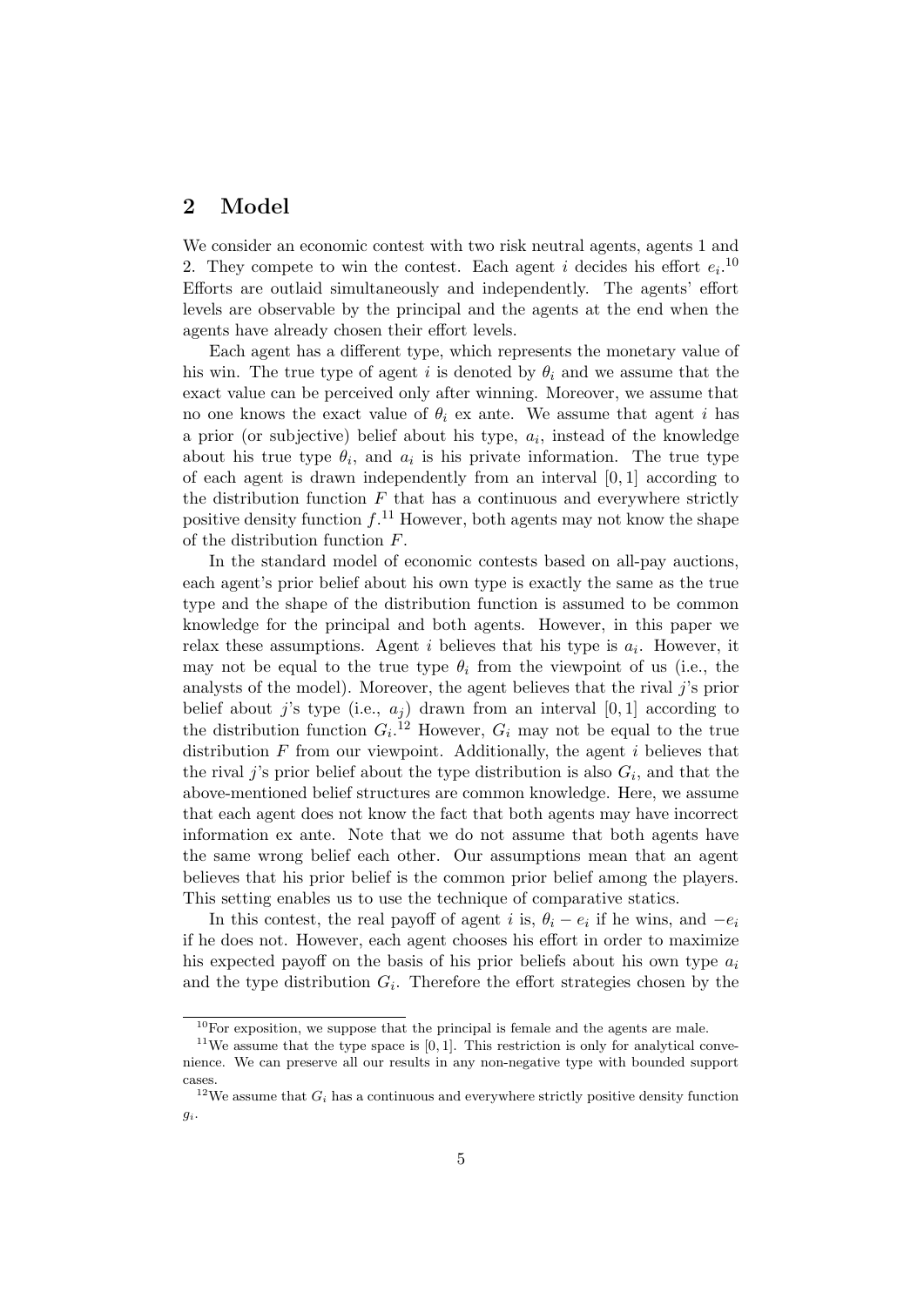agents may not constitute an equilibrium, whereas each agent believes that his strategy is an equilibrium strategy. For the principal, larger efforts are profitable, so that she welcomes a larger expected effort per agent.

### **3 Analysis**

#### **3.1 The benchmark case**

In this subsection, we consider the standard all-pay auction as the benchmark case. That is, we consider the situation where  $a_i = \theta_i$  and  $G_i = F$ ,  $i = 1, 2$ , from the viewpoint of the analysts of the model.

In Proposition 1, we show the symmetric equilibrium effort strategy in this contest game. The effort strategy in the benchmark case is denoted by  $\beta(\theta, F)$  instead of  $\beta(a, G_i \mid a = \theta \text{ and } G_i = F)$  to simplify the notation.

**Proposition 1.** *In a symmetric equilibrium, the effort strategy is*

$$
\beta(\theta, F) = \int_0^{\theta} y f(y) dy,
$$
\n(1)

*and the symmetric equilibrium is unique.*

*Proof.* The equilibrium strategy and its uniqueness can be easily derived with the standard method in the auction literature. Hence, the proof is omitted.

In the symmetric equilibrium, since  $\beta(\cdot, F)$  is strictly increasing, agent *i*'s probability of winning (hereafter  $p(\theta_i, F)$ ) is equivalent to the probability that his type is no lower than the rival's type; that is,  $p(\theta_i, F) = F(\theta_i)$ .

Note that, for all  $\theta \in [0, 1]$ , the gradient of the probability of winning function reflects on the gradient of the equilibrium effort strategy, since  $\partial \beta(\theta, F)/\partial \theta = \theta f(\theta) = \theta \partial p(\theta, F)/\partial \theta$ . This is an important characteristic of the equilibrium strategy. We will use this later.

In this contest, the expected effort per agent is

$$
E(e, F) = \int_0^1 \beta(\theta, F) f(\theta) d\theta.
$$
 (2)

By using integration by parts with expressions (1) and (2), we obtain the following.

**Proposition 2.** *The expected effort per agent is*

$$
E(e, F) = \int_0^1 (1 - F(\theta)) \theta f(\theta) d\theta.
$$
 (3)

We provide an example.

**Example 3.1.** *If*  $F(\theta) = \theta$ ,  $\beta(\theta, F) = \theta^2/2$  *and*  $E(e, F) = 1/6$ *.*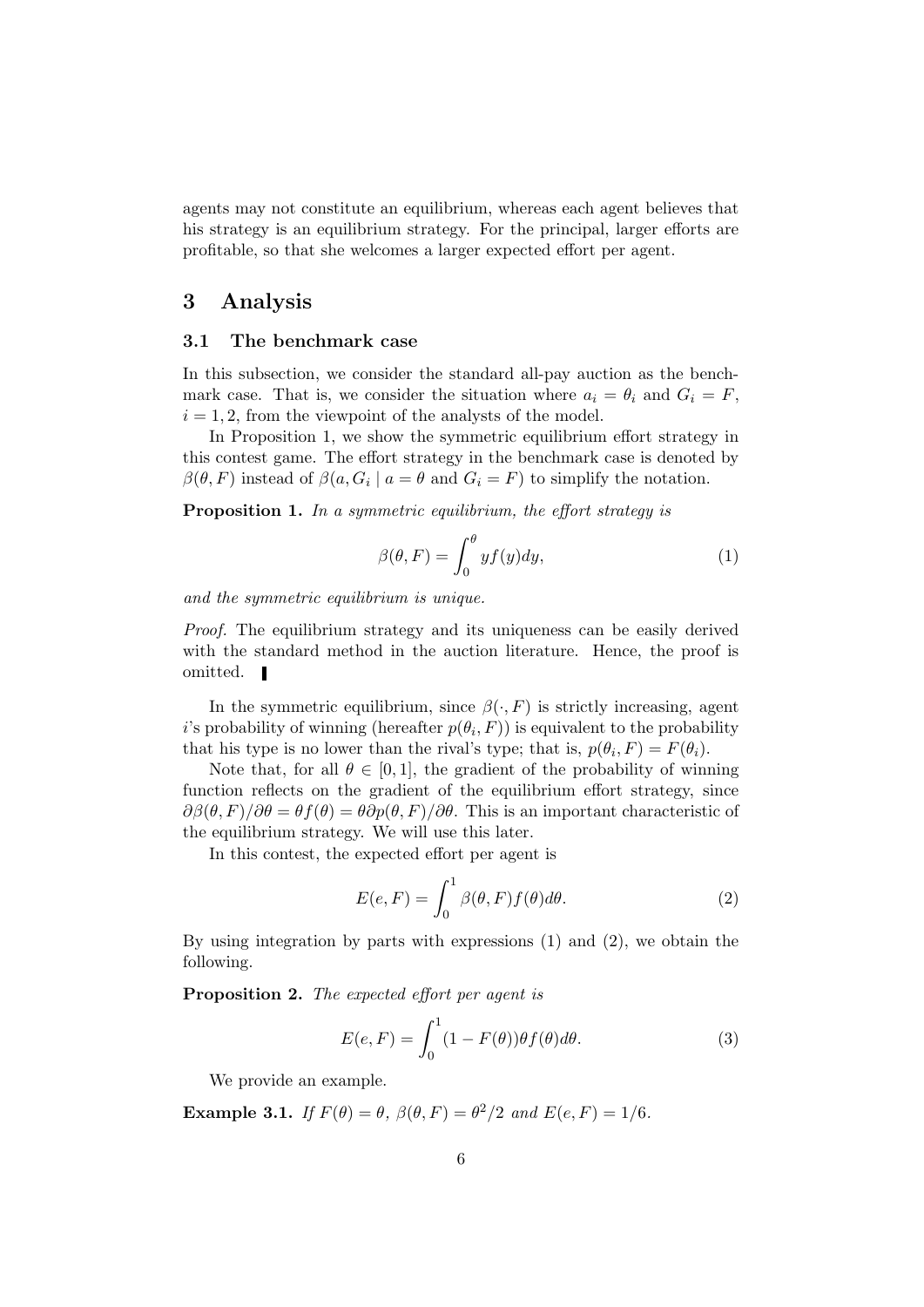### **3.2 Overestimation of one's own type**

In this subsection, we examine the consequences of overestimation of one's own type in economic contests. We assume that agent *i*'s prior knowledge about the type distribution is correct (i.e.,  $G_i = F$ ). He believes that his type is  $a_i$ ; however, it is incorrect information from the viewpoint of the analysts of the model. Now, we define the following.

**Definition 1.** *Agent i* overestimates his own type if, for given  $\theta_i \in [0,1)$ ,  $a_i > \theta_i$ .

In this situation, agent *i* derives the effort strategy  $\beta$  by  $G_i(=F)$ . Then, he chooses his action by calculation with  $\beta(\cdot, F)$  and  $a_i$ . From the above facts, we obtain the following.

**Proposition 3.** *Compared with the benchmark case, overestimation of one's own type increases his effort (i.e.,*  $\beta(a_i, F) > \beta(\theta_i, F)$  *for all*  $\theta_i \in [0, 1)$  *and for all*  $a_i > \theta_i$ .

*Proof.* The effort strategy  $\beta$  is constructed by *F* and, therefore,  $\beta(a, F)$  =  $\int_0^a y f(y) dy$ . Since  $y f(y)$  is positive for all  $y \in (0, 1]$ ,  $\int_0^a y f(y) dy > \int_0^{\theta} y f(y) dy$ for all  $a > \theta$ . Thus, we obtain  $\beta(a_i, F) > \beta(\theta_i, F)$ .

This proposition implies that, in the situations of overestimation of one's own type, an agent who has the true type  $\theta_i$  behaves as if he has a higher type,  $a_i$ . Since the equilibrium strategy is increasing in types, he chooses a higher effort compared with the benchmark case. Thus, overconfidence from overestimation of one's own type is always profitable for the principal.

We provide an example. In this example, an agent with the true type  $\theta \in (0, 1)$  has a type overestimation that is constructed by the following simple rule,  $a =$ *√*  $\bar{\theta}$ <sup>13</sup> This formulation permits us to directly calculate the expected effort level.

**Example 3.2.** Suppose that agent *i*'s prior information is  $(a_i, G_i)$  that sat*isfies*  $G_i(\theta) = F(\theta) = \theta$  *and*  $a_i = \sqrt{\theta_i}$ *. In this situation, his effort strategy is*  $\beta(a_i, F) = \theta_i/2$  *and the expected effort level is*  $E(\beta(a_i, F), F) = 1/4$ *. If agent i* knows his true type, he should follow the effort strategy  $\beta(\theta_i, F) = \theta_i^2/2$ *and the expected effort level is*  $E(\beta(\theta_i, F), F) = 1/6$ *.* 

The effort strategies in the above example are depicted in Figure 1. The horizontal axis is the true types and the vertical axis is the effort levels.

 $13$ Note that we know this relationship between one's prior information about type and true type, whereas the players in this game do not know it.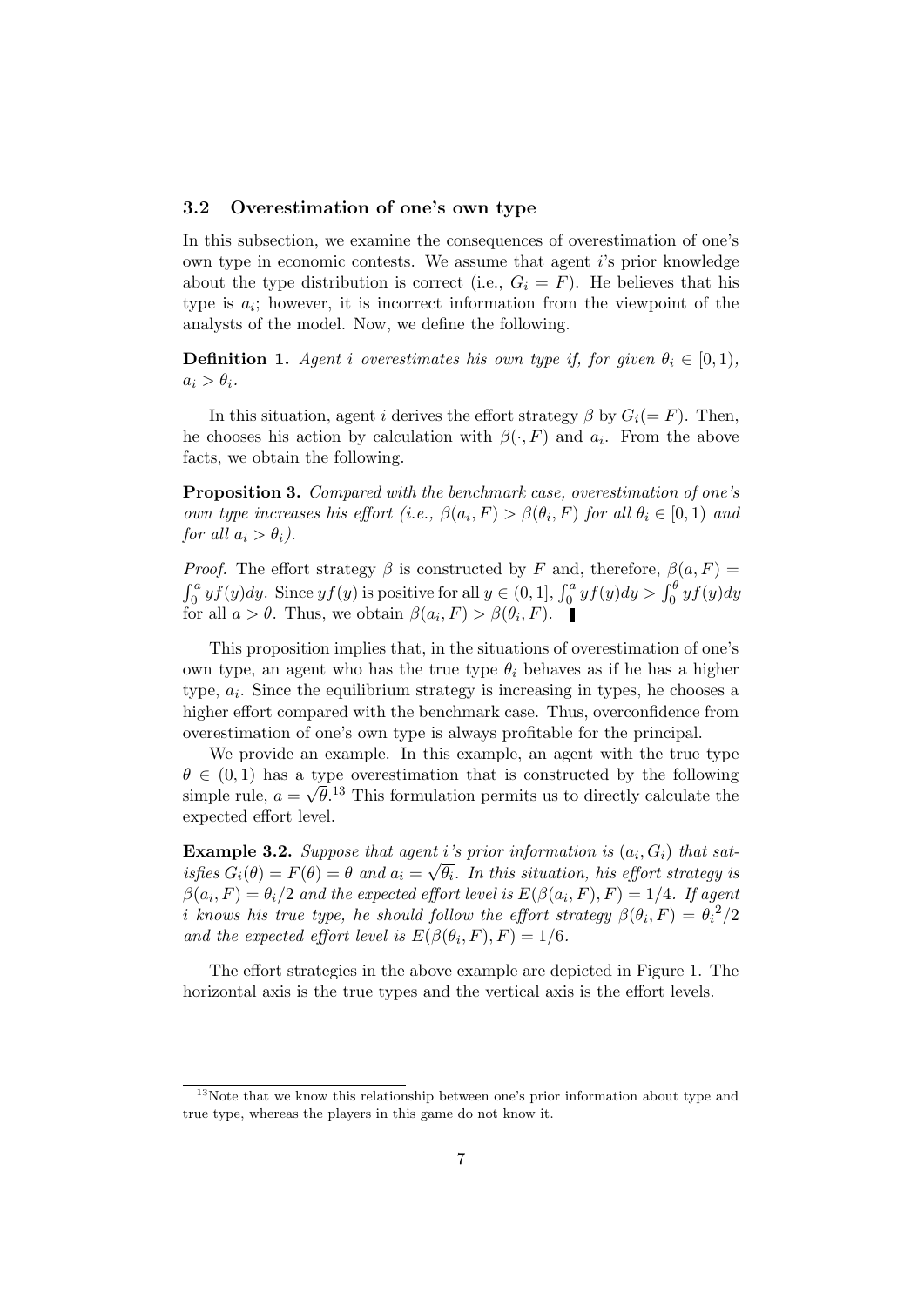

Figure 1:

### **3.3 Underestimation of the type distribution**

In this subsection, we examine the consequences of underestimation of the type distribution. We assume that agent *i*'s prior information about his type is correct; that is,  $a_i = \theta_i$ . However, he has incorrect information about the type distribution (i.e.,  $G_i \neq F$ ). To simplify the notation, we remove the subscript  $i$  from  $G_i$  hereafter.

The next proposition shows agent *i*'s effort strategy under incorrect information about the type distribution.

**Proposition 4.** *If agent i has incorrect information about the type distribution, he chooses his effort according to the following strategy:*

$$
\beta(\theta, G) = \int_0^{\theta} yg(y)dy.
$$
 (4)

*Proof.* The derivation of the strategy is the same as that in Proposition 1.

In this situation, the expected effort is

$$
E(e, G) = \int_0^1 \beta(\theta, G) f(\theta) d\theta.
$$
 (5)

Note that the expected effort is derived from the following facts. Each type's effort level is calculated by  $\beta(\cdot, G)$  and  $\theta_i$ . However, the expectation is based on the true distribution of types, *F*.

By using integration by parts with expressions (4) and (5), we obtain the following.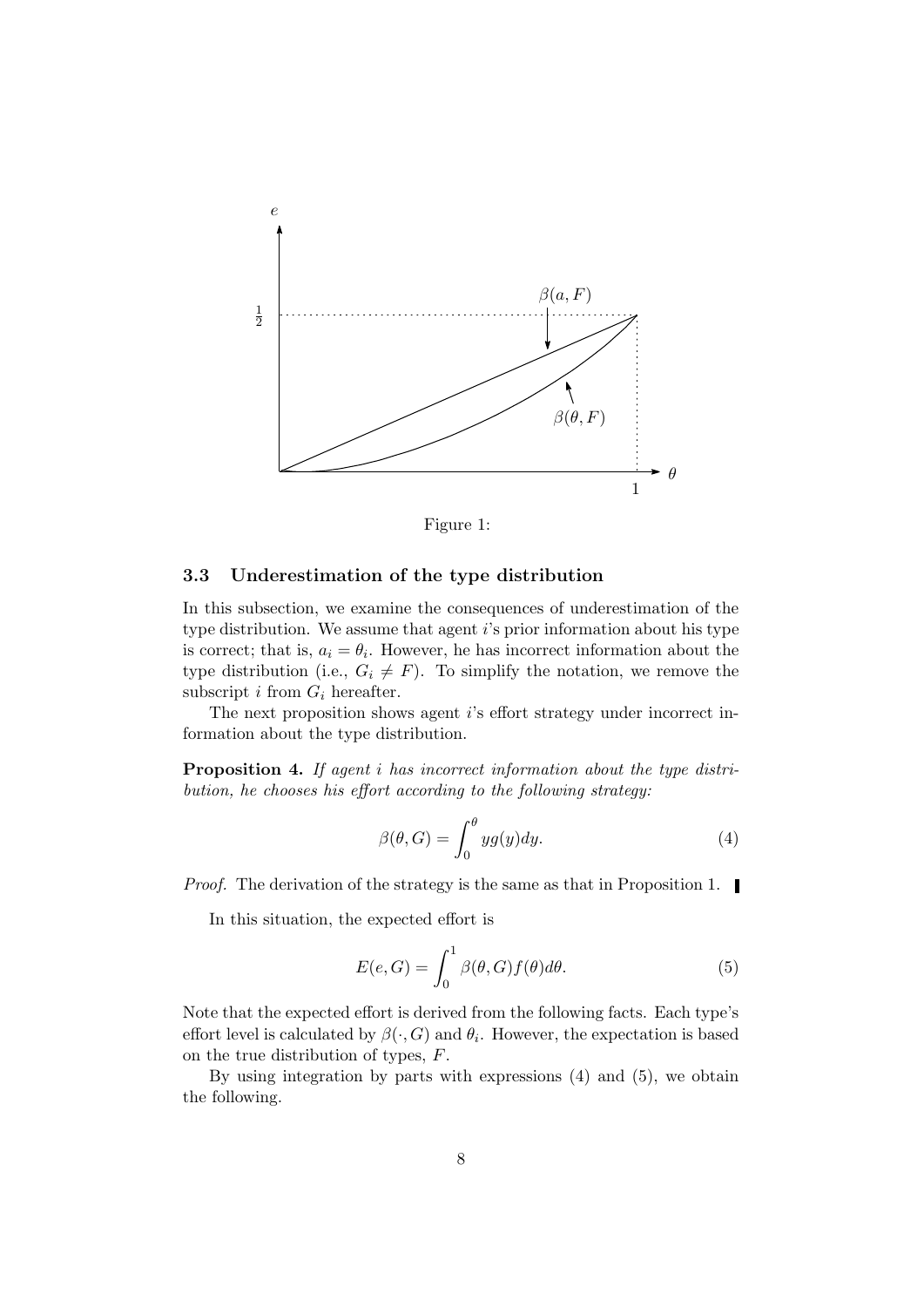**Proposition 5.** *If agent i has incorrect information about the type distribution, his expected effort level is*

$$
E(e, G) = \int_0^1 (1 - F(\theta)) \theta g(\theta) d\theta.
$$
 (6)

Now, we turn our attention to the characteristics of incorrect information about the type distribution. We define the following.

**Definition 2.** For  $G \neq F$ , agent *i* underestimates the type distribution if F *first order stochastically dominates G; that is,*

$$
\forall \theta \in [0, 1], G(\theta) \ge F(\theta).
$$

An intuitive explanation of underestimation is that agent *i* believes that there are more lower types than would occur in the true distribution of types.

Next, we describe how underestimation changes agents' behavior.

**Proposition 6.** *Compared with the benchmark case, underestimation of the type distribution changes agent <i>i*'s behavior as follows. For  $G \neq F$ ,

- *1. there exists*  $\hat{\theta} \in (0,1)$  *such that, for all*  $\theta \in (\hat{\theta},1]$ *,*  $\beta(\theta, G) < \beta(\theta, F)$ *, and*
- *2. there exists an interval of types*  $(\theta_a, \theta_b)$  *such that for all*  $\theta \in (\theta_a, \theta_b)$ ,  $\beta(\theta, G) > \beta(\theta, F)$ .

*Proof.* The proof of the former statement is as follows.  $\beta(\theta, G) - \beta(\theta, F) =$  $\int_0^\theta y g(y) dy - \int_0^\theta y f(y) dy$ . By using integration by parts we obtain  $\beta(\theta, G)$  –  $\beta(\theta, F) = \theta(G(\theta) - F(\theta)) - \int_0^{\theta} (G(y) - F(y)) dy$ . This is strictly negative at  $\theta = 1$ , since  $\theta(G(\theta) - F(\theta))$  is zero and  $\int_0^{\theta} (G(y) - F(y)) dy$  is strictly positive at  $\theta = 1$  by definition. From the fact that  $\beta$  is increasing and continuous, we can conclude that there exists  $\hat{\theta} \in (0,1)$  such that, for all  $\theta \in (\hat{\theta},1]$ ,  $\beta(\theta, G) < \beta(\theta, F)$ .

The proof of the latter statement is as follows. We define  $\theta_c = \inf \{ \theta \mid \theta$  $G(\theta) > F(\theta)$ <sup>}</sup>. For any  $\theta \in [0, \theta_c)$ ,  $\beta(\theta, G) = \beta(\theta, F)$ , since for any  $\theta \in$  $[0, \theta_c)$ ,  $g(\theta) = f(\theta)$ , and  $\beta(\theta, G) = \int_0^{\theta} yg(y)dy$  and  $\beta(\theta, F) = \int_0^{\theta} yf(y)dy$ . For sufficiently small  $\varepsilon > 0$ ,  $\beta(\theta_c + \varepsilon, G) - \beta(\theta_c + \varepsilon, F) = \int_{\theta_c}^{\theta_c + \varepsilon} y(g(y) - f(y)) dy$ and this is strictly positive, since  $g(\theta_c + \varepsilon) > f(\theta_c + \varepsilon)$  by definition of *θc*. From the fact that *β* is increasing and continuous, we can conclude that there exists an interval of types  $(\theta_a, \theta_b)$  such that for all  $\theta \in (\theta_a, \theta_b)$ ,  $\beta(\theta, G) > \beta(\theta, F)$ . **■** 

The implication of the above proposition is that, if an agent underestimates the type distribution, some types over work and other types under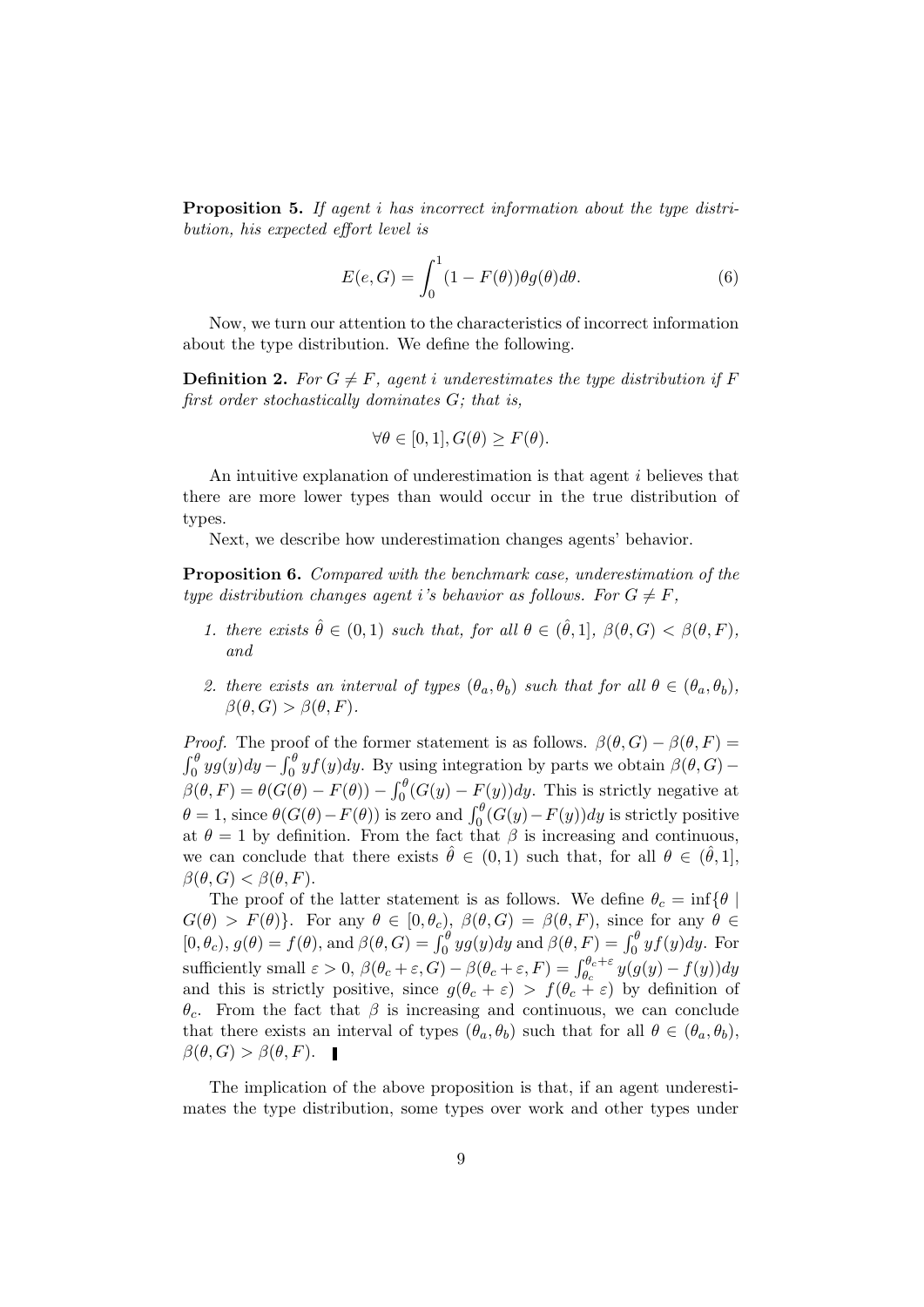work compared with the benchmark case. Note that there are cases that the sign of  $\beta(\theta, G) - \beta(\theta, F)$  changes more than once. However, to simplify the exposition, in the rest of this paper we restrict our attention to situations where  $\beta(\theta, G)$  and  $\beta(\theta, F)$  are single-crossing in the interval  $(0, 1)$  (that is,  $\theta_a = 0$  and  $\theta_b = \theta$ ).

We can describe a sufficient condition for single-crossing of  $\beta(\theta, G)$  and  $\beta(\theta, F)$ .

**Proposition 7.**  $\beta(\theta, G)$  *and*  $\beta(\theta, F)$  *are single-crossing in the interval*  $(0, 1)$ *, if there exists*  $\bar{\theta} \in (0,1)$ *, such that*  $\forall \theta \leq \bar{\theta}$ *,*  $f(\theta) \leq q(\theta)$ *<i>, and*  $\forall \theta > \bar{\theta}$ *,*  $f(\theta) > g(\theta)$ .

*Proof.*  $\beta(\theta, G) - \beta(\theta, F) = \int_0^{\theta} y(g(y) - f(y)) dy$ . This is positive for the type close to zero, since  $g(y) > f(y)$  at  $y = 0$ . Moreover,  $g(y)$  and  $f(y)$  are crossing only once at a certain  $y \in (0,1)$  and at the left hand side,  $g(y)$  $f(y)$ , and at the right hand side,  $g(y) < f(y)$ . Since  $\int_0^1 (g(y) - f(y)) dy = 0$ and *y* is strictly increasing function, we obtain  $\int_0^1 y(g(y) - f(y)) dy < 0$ . This implies  $\beta(\theta, G) < \beta(\theta, F)$  at  $\theta = 1$ .

Next, we show that the magnitude relationship between the gradient of  $\beta(\theta, G)$  and that of  $\beta(\theta, F)$  changes only once in  $(0, 1)$ . More precisely, *∃*´*θ ∈* (0*,* 1), *∀θ <* ´*θ, ∂β*(*θ, G*)*/∂θ > ∂β*(*θ, F*)*/∂θ* and *∀θ >* ´*θ, ∂β*(*θ, G*)*/∂θ < ∂β*(*θ, F*)*/∂θ*, since *∂β*(*θ, G*)*/∂θ* = *θg*(*θ*) and *∂β*(*θ, F*)*/∂θ* = *θf*(*θ*).

From the above and the fact that  $\beta$  is increasing and continuous, we can conclude that  $\beta(\theta, G)$  and  $\beta(\theta, F)$  are single-crossing in the interval  $(0, 1)$ .

This proposition tells us that, if the density functions *g* and *f* are singlecrossing,  $\beta(\theta, G)$  and  $\beta(\theta, F)$  are also single-crossing in the interval  $(0, 1)$ .

We briefly describe the reason that underestimation of the type distribution changes an agent's effort under the single-crossing situations. When an agent with type  $\theta$  underestimates the type distribution, his subjective probability of winning the contest is changed from  $F(\theta)$  to  $G(\theta)$ . In this underestimated situation, since the probability of winning at the left tail (note that the probability of winning for an agent with the lowest ability is always zero) increases faster compared with the benchmark case, underestimation induces more aggressive effort at the left tail. For the higher types, underestimation decreases the gradient of the probability of winning function. This reflects on decreases in the gradient of the effort strategy function for the higher types.

A more intuitive explanation is as follows. Since underestimation of the type distribution implies that the (subjective) probability of winning is higher for every type, an agent with a lower type has a non-negligible probability of winning and therefore he increases his effort. On the other hand, an agent with a higher type (almost) certainly wins and therefore he can slightly decrease his effort.

We provide an example.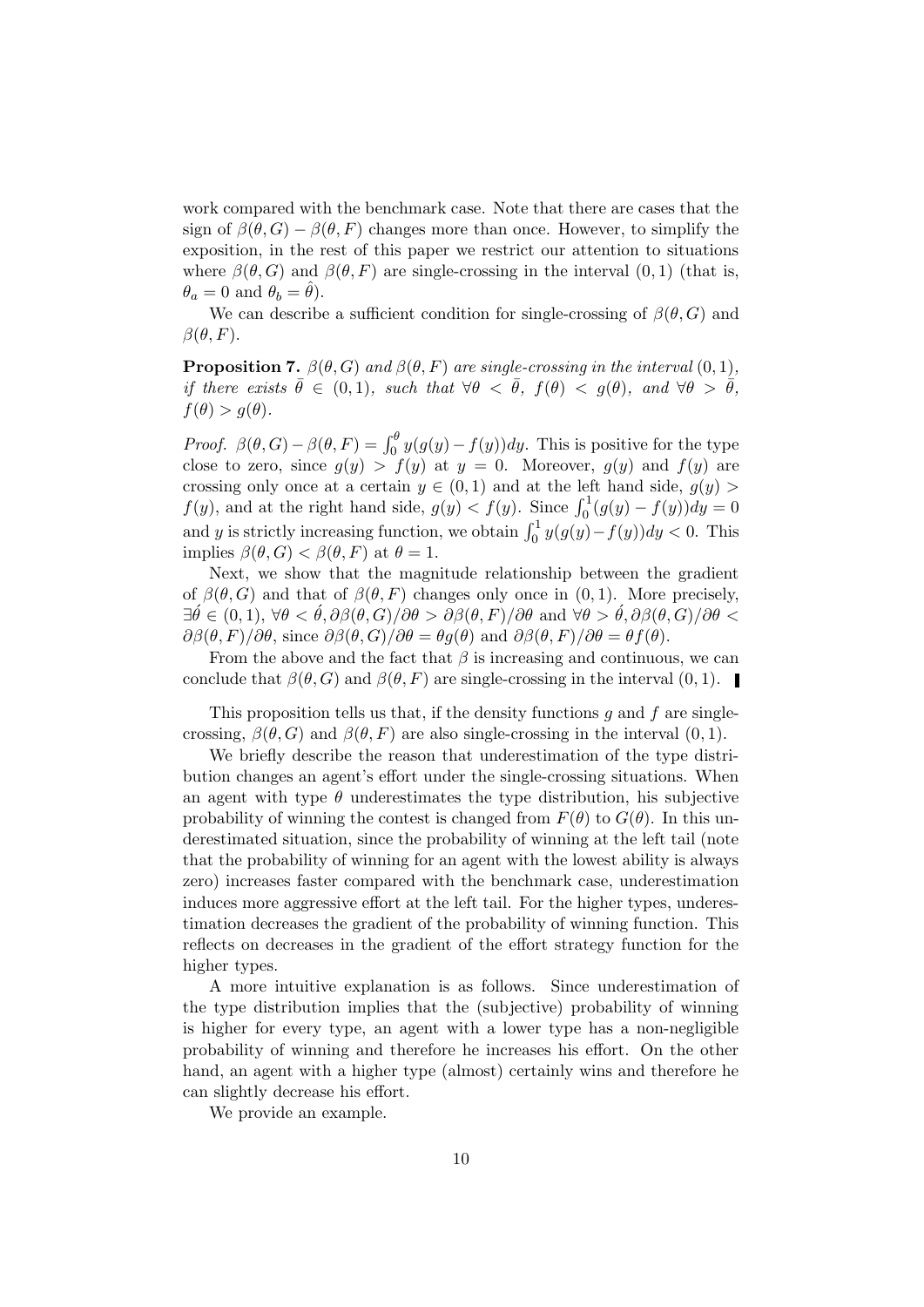**Example 3.3.** *Suppose that agent i's prior information is* (*a<sup>i</sup> , G*) *that satisfies*  $a_i = \theta_i$  *and*  $G(\theta) = 2\theta - {\theta_i}^2$ , *and that*  $F(\theta) = \theta$ . In this situation, his *effort strategy is*  $\beta(\theta, G) = \theta^2 - 2\theta^3/3$ . *If he knows the true distribution of types, he should follow the strategy*  $\beta(\theta, F) = \theta^2/2$ *.* 

The above example is depicted in Figure 2. The horizontal axis is the types and the vertical axis is the effort levels.





Finally, we describe the aggregate effect of underestimation of the type distribution on the expected effort level. In the following proposition, we show that the necessary and sufficient condition for  $E(e, G) > E(e, F)$ , that is, underestimation of the type distribution is profitable for the principal. Otherwise, underestimation decreases the agents' expected efforts and is not profitable for the principal.

**Proposition 8.** *In the situations of underestimation of the type distribution,*  $E(e, G) > E(e, F)$  *if and only if*  $\int_0^1 (1 - F(\theta)) \theta(g(\theta) - f(\theta)) d\theta > 0$ .

*Proof.* This statement follows straightforwardly from Propositions 2 and 5.

We provide two examples. The former shows that underestimation may increase an agent's expected effort and the latter shows that underestimation may decrease an agent's expected effort.

**Example 3.4.** Suppose that agent *i*'s prior information is  $(a_i, G)$ , where  $a_i = \theta_i$ , and that  $F(\theta) = \theta$ . In the correctly estimated case,  $E(e, F) = 1/6$ .

- $\bullet$  *If*  $G(\theta) = (3\theta \theta^3)/2$ ,  $E(e, G) = 7/40$  (> 1/6).
- $\bullet$  *If*  $G(\theta) = 3\theta 2\theta^{3/2}$ ,  $E(e, G) = 11/70$  (< 1/6).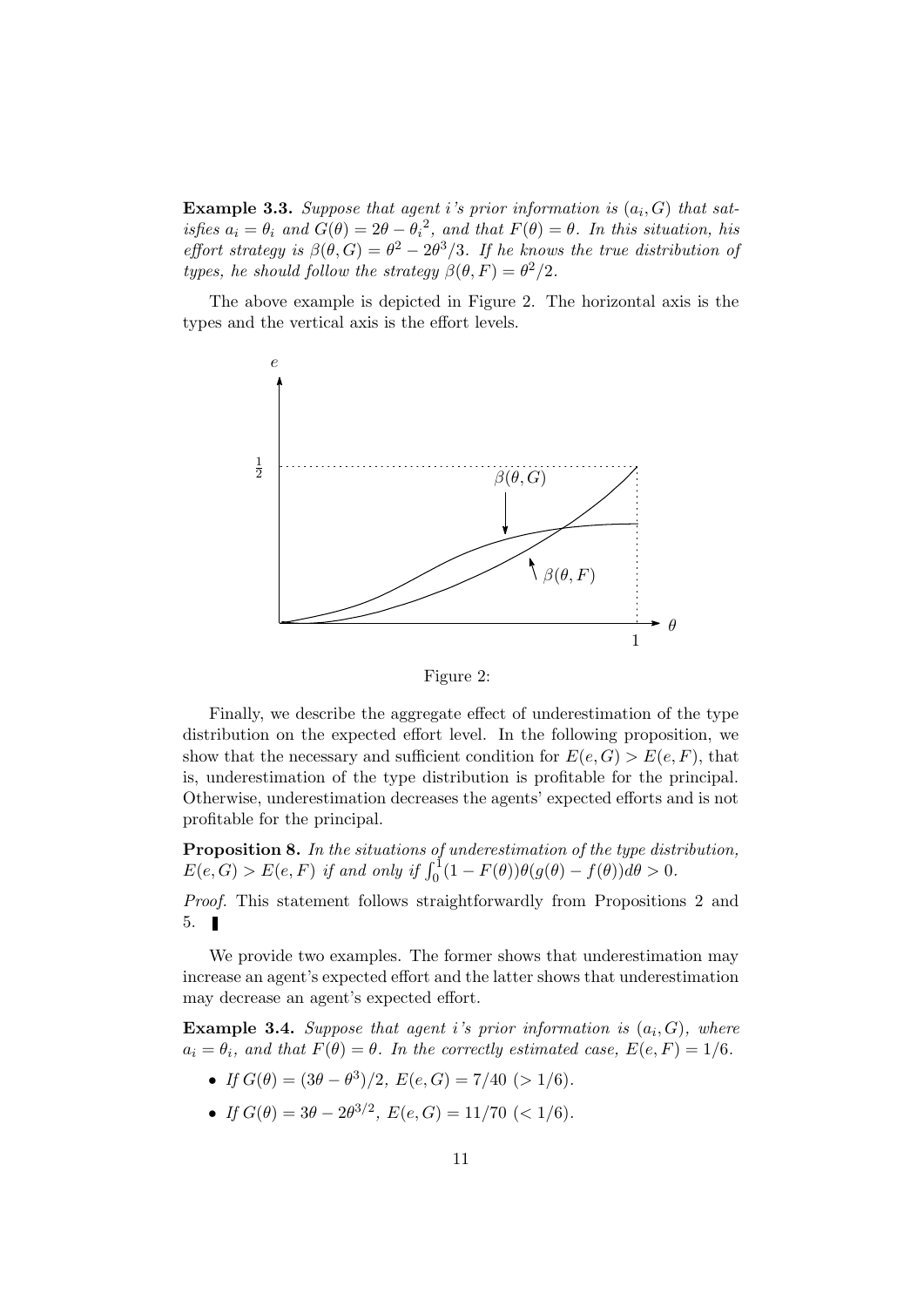### **4 Concluding Remarks**

In this paper, we have examined two different sources of overconfidence and have compared the behavioral consequences of each situation with the benchmark case. The main result is that overestimation of one's own ability always induces aggressive behavior by the participants, whereas underestimation of the rival's ability (or the type distribution) sometimes brings about less aggressive behavior by one or both participants. This means that overconfidence does not always induce aggressive behavior. This is quite different from the situations of one person's decision-making.

To conclude the paper, three remarks are in order. First, for an agent, both overestimation of his own type and underestimation of the type distribution increase his subjective probability of winning the contest. For example, consider an agent with true type  $1/2$  in the situation where  $F(\theta) = \theta$ . In the correctly estimated case, his probability of winning is  $1/2$ . However, in the situation of overestimation of his own type as  $a_i = \sqrt{\theta_i}$ , his subjective probability of winning is  $\sqrt{1/2}$ , which is strictly larger than 1/2. In the situation where he underestimates the type distribution as  $G(\theta) = 2\theta - \theta^2$ , his subjective probability of winning is 3*/*4, which is also strictly larger than 1*/*2. In both situations, he has overestimated the probability of winning the contest. However, these two situations may yield different consequences. The former is always profitable for the principal but the latter may not be.

Second, experiments on economic contests under a situation where participants are overconfident may be interesting. However, they involve some difficulties. In the all-pay auction experiments without overconfidence, Noussair and Silver  $(2003)$  observed over-bidding behavior by the subjects.<sup>14</sup> So, if we observe over-bidding (or under-bidding) in experiments with overconfidence, we cannot conclude immediately that overconfidence yields over-bidding (or under-bidding). Consequently, we should design experiments carefully to reach a proper conclusion.

Third, we have shown that different sources of overconfidence have different behavioral consequences. This type of conclusion is not only in situations of contests or auctions. Consider Bertrand competition in a differentiated duopoly. Since strategic complementarities exist, lower marginal costs of one's own firm (i.e., higher own relative ability) yield his aggressive behavior, whereas higher marginal costs of the rival firm (i.e., lower rival's relative ability) yield his less aggressive behavior.

<sup>&</sup>lt;sup>14</sup>Dorsey and Razzolini (2002) attempted to describe the source of over-bidding behavior of bidders in first-price auctions by auction experiments and compared choices under a first-price auction and an incentive-wise identical lottery. They concluded that the subjects cannot calculate the probability of winning in auctions appropriately, and so over-bidding occurs.